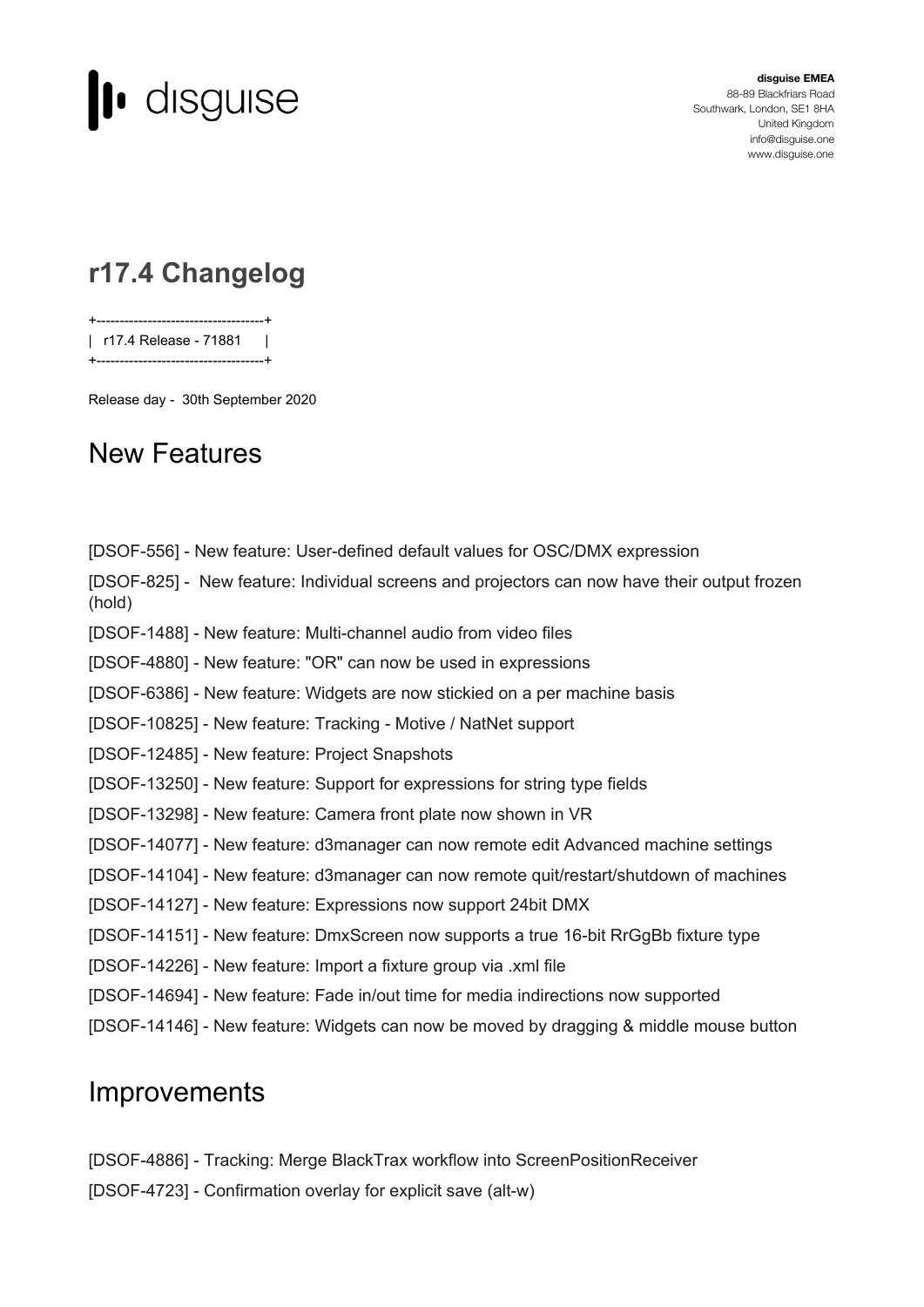

[DSOF-4838] - DMX driver now supports CMY mode

[DSOF-7694] - Ability to set sACN priority

[DSOF-9190] - Ability to render Lux without Footprints

[DSOF-9966] - Add 16bit DMX color option to DmxLights

[DSOF-10428] - RBG DMX Screen & Lights

[DSOF-10473] - OmniCal: Indicate projector colour alongside name in Capture Setup UI

[DSOF-11092] - OmniCal: Make camera focal length setting an option list rather than a numeric field

[DSOF-11519] - Colour Profiles and LUTs are now available on Projectors

[DSOF-11689] - DMX control layer now supports 16 bit values

[DSOF-12341] - Bank Editor: When selecting a mapping bank from DMX Sockpuppet it is possible to put in a bank number into the MA that doesn't exist in d3, and still be able to select slots within Bank 0.

[DSOF-12416] - Added vx 1 and vx 2 hardware support

[DSOF-12952] - More information added to the d3net tab in manager

[DSOF-13808] - sACN rev 2016 Universe Synchronisation implementation

[DSOF-14033] - Notch: add support for exposeable arrays

[DSOF-14066] - Improved VR tracking

[DSOF-14087] - Add support for XYZ colour space

[DSOF-14147] - Prevent editors from minimizing until the mouse cursor leaves the widgets bounds

[DSOF-14178] - Include UV from 'd3 Meshes' (Rectangle/Curve etc etc) when exporting Stage as FBX

[DSOF-14203] - Sockpuppet: auto populate error message to include bank&slot for easy navigation

[DSOF-14210] - "About d3Manager" now shows server Serial Number.

[DSOF-14681] - Add option to allow the user to choose TTL for multicast sACN packets

[DSOF-14698] - \$ syntax removed from OSC indirection controllers.

## Bugs

[DSOF-1144] - Fixed an issue where a specific obj locks the software using DmxScreens

[DSOF-3104] - Fixed an issue where OSC expressions didn't support '-' in the name

[DSOF-3105] - Fixed an issue that made OSC expressions case sensitive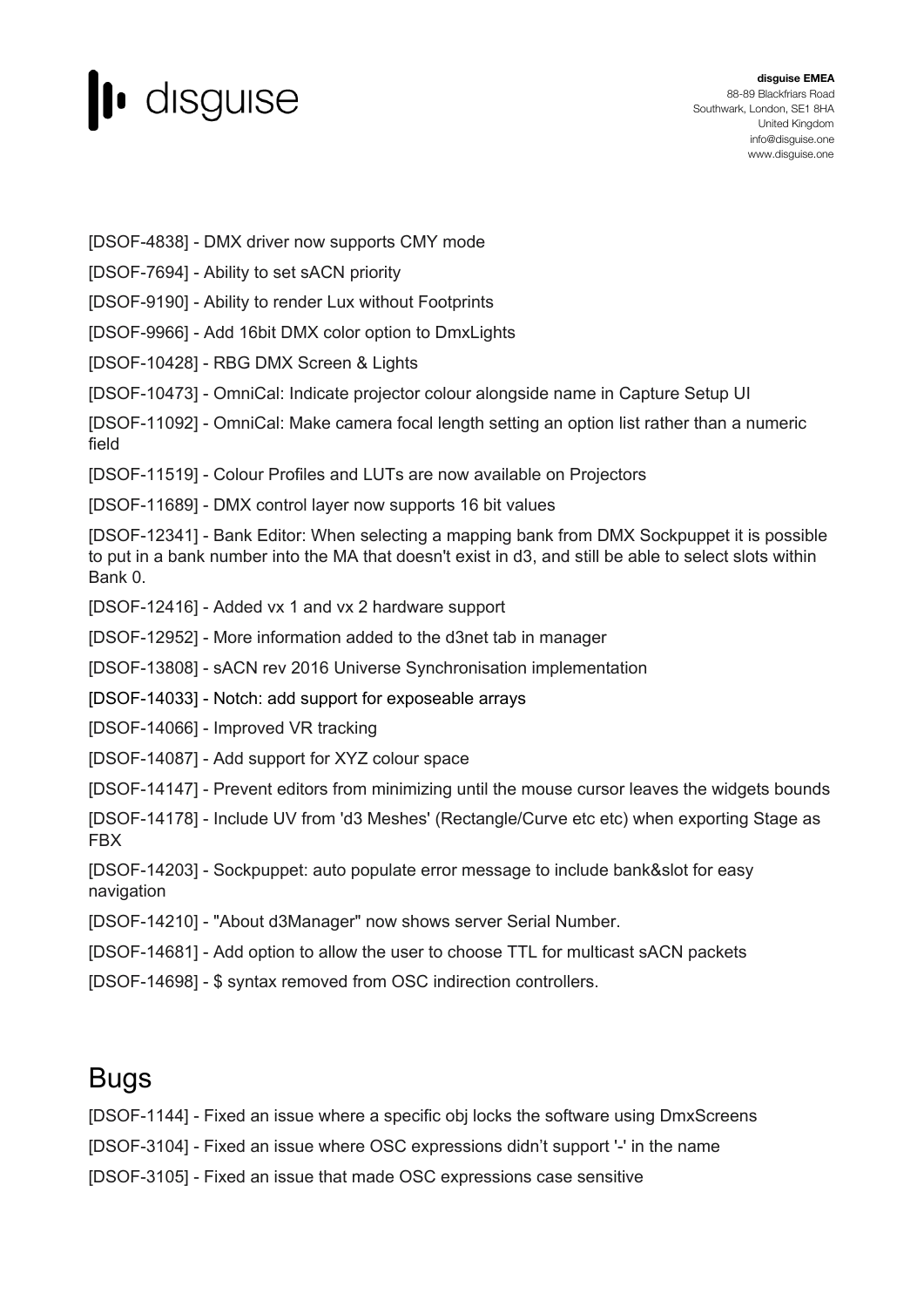

[DSOF-4730] - Fixed an issue where a patched Notch layer did not refresh fields until made active (non-zero brightness)

[DSOF-4930] - Fixed an issue where HAP formatted stage and feed renders cannot be opened in non-d3 applications

[DSOF-5156] - Fixed an issue where DMX Recorders table would always truncate IP address

[DSOF-6389] - Fixed an issue where DmxLight fixture driver info is only created when a DMXstring is created

[DSOF-10256] - Fixed an issue where stage movies produced distorted audio if rendered at FPSs that are not 30

[DSOF-10596] - Fixed an issue where sometimes it was not possible to start Actors after missing project notification

[DSOF-10808] - Fixed an issue where that caused d3 to display an incorrect value when OSC Integer Argument value is below 0

[DSOF-11589] - Fixed an issue where user height value would give incorrect position for VR

[DSOF-11623] - Fixed an issue where the wrong refresh rate showed in head feed settings.

[DSOF-11682] - Fixed an issue where the input field for exporting stage or feed movie does not display correct track name

[DSOF-11918] - Fixed an issue where having the playhead at beginning of new section shows last frame of previous section for imported layers in 29.97/59.94

[DSOF-12339] - Fixed an issue where the layer editor preview disappears when the mapping is set to none, and does not reappear when a mapping is reassigned until the layer editor has been closed and re-opened.

[DSOF-12604] - Fixed an issue where a fatal error could occur on startup on systems with bluefish capture cards and 1080p 48FPS SDI input

[DSOF-12685] - Fixed an issue with DMX Lights: when using fixture driver type 'fixture driver', doesn't initially output DMX unless create a second fixture to apply it to.

[DSOF-12806] - Fixed an issue where VR home position would cause controller navigation to teleport in the wrong direction

[DSOF-12974] - Fixed an issue where Adding Devices to Device Manager with Undo could cause a fatal error

[DSOF-13786] - Fixed an issue where Designer did not use primary head for GUI when using rackmount GPU

[DSOF-13809] - Fixed an issue that made it very hard to click on the visualiser camera button in certain situations

[DSOF-13892] - Fixed an issue where embedded audio volume would instantaneously jump while crossfading if volume at a value <1.0

[DSOF-14010] - Fixed an issue where a hang could occur on startup when upgrading from r17.1 to r17.4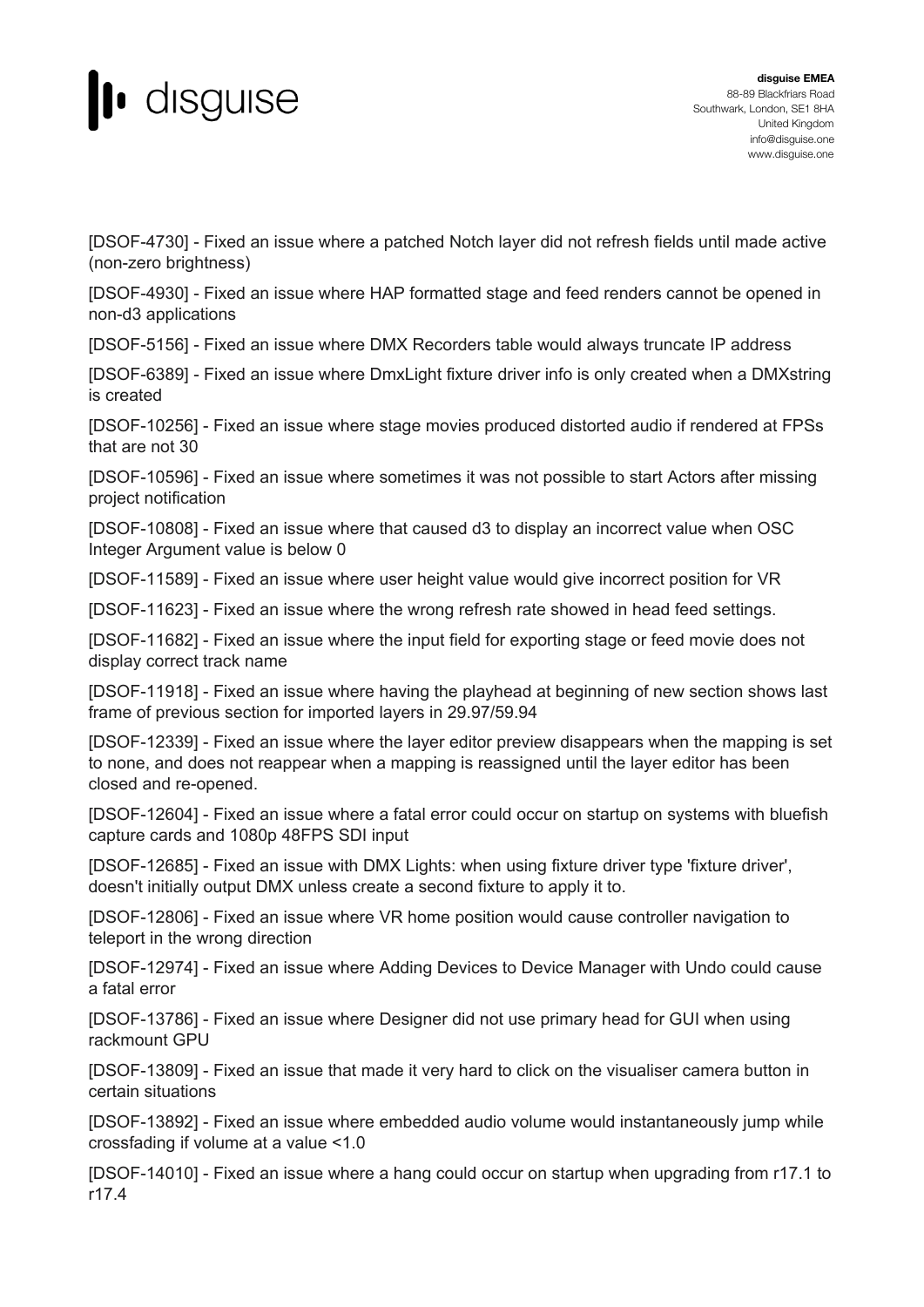

[DSOF-14037] - Fixed an issue where transition time stops working in Slideshows when you click scrub in and out of the layer.

[DSOF-14057] - Fixed an issue which created a fatal error if you attempted unlock then refresh a slideshow.

[DSOF-14058] - Fixed an issue where the gamma curve for Rec.709 wasn't sRGB

[DSOF-14062] - Fixed an issue where edits in the DMX personality window does not get saved if directly exported to XML

[DSOF-14080] - Fixed an issue where undoing a keyframe placement on Keywidget, removes latest but also creates another

[DSOF-14090] - Fixed an issue where editors open expanded and then shrink to minimum required size

[DSOF-14112] - Fixed an issue where the software sometimes couldnt start with multiple monitors connected

[DSOF-14134] - Fixed an issue where having non image file extension in a .seq folder makes image sequence unusable inside the software

[DSOF-14177] - Fixed an issue where Unpack .d3 file 'unpack file failed' when there was a notch block in the track

[DSOF-14181] - Fixed an issue where exporting the stage throws an error

[DSOF-14182] - Fixed an issue where system diagnostics could sometimes hang on creation

[DSOF-14185] - Fixed an issue where Non-GUI monitors were not available in feed view

[DSOF-14191] - Fixed an issue where bake field option closes already opened keyframe editor, makes baking opened field counter-intuitive

[DSOF-14197] - Fixed an issue where Actor status widget doesn't appear when assigning machine as Director

[DSOF-14217] - Fixed an issue where GenericLampDriver output mode did nothing

[DSOF-14218] - Fixed an issue where removing a camera that is used in a notch layer spatial map causes errors only after restart

[DSOF-14228] - Fixed an issue where an error was thrown when launching d3 and opening Indirection Controllers list with empty ListIndirectionController

[DSOF-14241] - Fixed an issue where duplicating the mapping when a Child of Projector incorrectly links mapping and displays PerpectiveProjectionObject rather than the Mapping name

[DSOF-14251] - Fixed an issue where keyboard shortcuts don't work unless mouse has been used at least once

[DSOF-14270] - Fixed an issue where MultiEdit column resizing did not work

[DSOF-14279] - Fixed an issue where patching a grouped layer with multi-edit keyframes open causes an error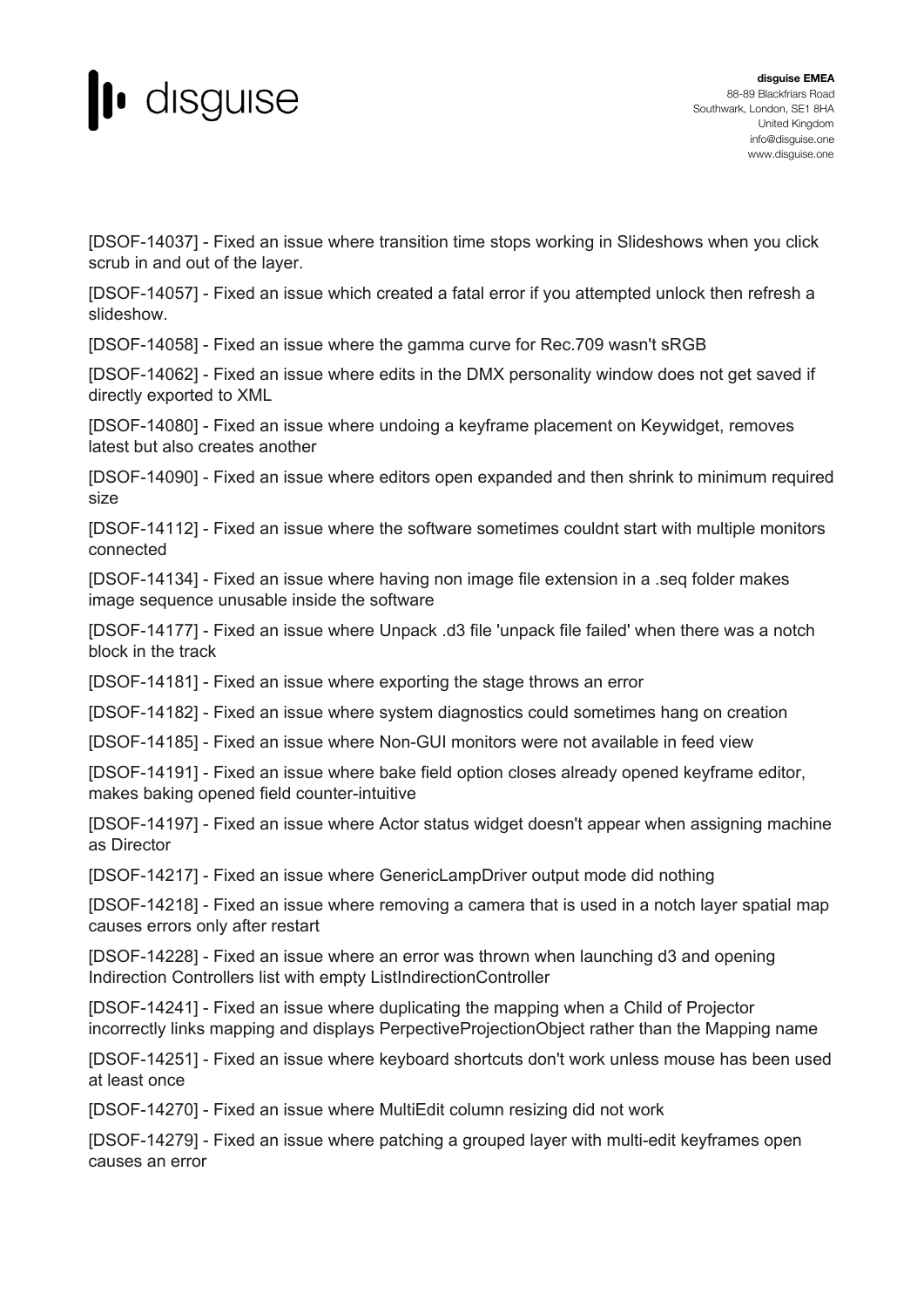

[DSOF-14291] - Fixed an issue where the cursor behaved incorrectly when attempting to add preset to projectorpreset of Projector Control layer

[DSOF-14300] - Fixed an issue where that caused a thumbnail resolution error when adding a camera to Capture Plan

[DSOF-14308] - Fixed an issue where the Indirections API - DxTexture resource lookup returns no resources

[DSOF-14309] - Fixed an issue where the InDirections API should be able to set ManulaIndirection to None

[DSOF-14310] - Fixed an issue where attempting to expand any parameter in multi layer editor causes an error

[DSOF-14311] - Fixed an issue where keywidgets remain open when switching to a new editor, even if field in new editor is hidden

[DSOF-14312] - Fixed an issue where an error was thrown when deleting multiple layers

[DSOF-14352] - Fixed an issue where an error was thrown when undoing patch assignment with MultiLayerEditor open

[DSOF-14353] - Fixed an issue where a mobile editor's sticky state will revert if not auto-saved

[DSOF-14363] - Fixed an issue which caused constant widget resizing when moving intensity keyframes in multilayer editor

[DSOF-14371] - Fixed an issue where a brightness of 0 when the playhead reaches a section break causes brightness to be expressed as 2.86084

[DSOF-14404] - Fixed an issue where an error was thrown when setting OptiCalCamera Lens to 'None'

[DSOF-14405] - Fixed an issue where an error was thrown when attempting to Calibrate Capture Plan

[DSOF-14414] - Fixed an issue where keywidgets could remain open when a field is hidden

[DSOF-14450] - Fixed an issue where the software could not be opened on AMD machines when accessed via Windows Remote Desktop

[DSOF-14464] - Fixed an issue where the Web Layer did not not play video that is designed to autoplay upon landing on that web page

[DSOF-14468] - Fixed an issue where Colourshift on a remote asset did not work

[DSOF-14470] - Fixed an issue where Incorrect expressions could be generated from alt-drag when using the Web layer

[DSOF-14471] - Fixed an issue where Precomps would not prefetch

[DSOF-14474] - Fixed an issue where 16-bit amber/white compensation is incorrect on DmxLights & screens

[DSOF-14475] - Fixed an issue where content in the layer preview is incorrectly converted from XYZ colour space while Colour Management is set to Gamma Space